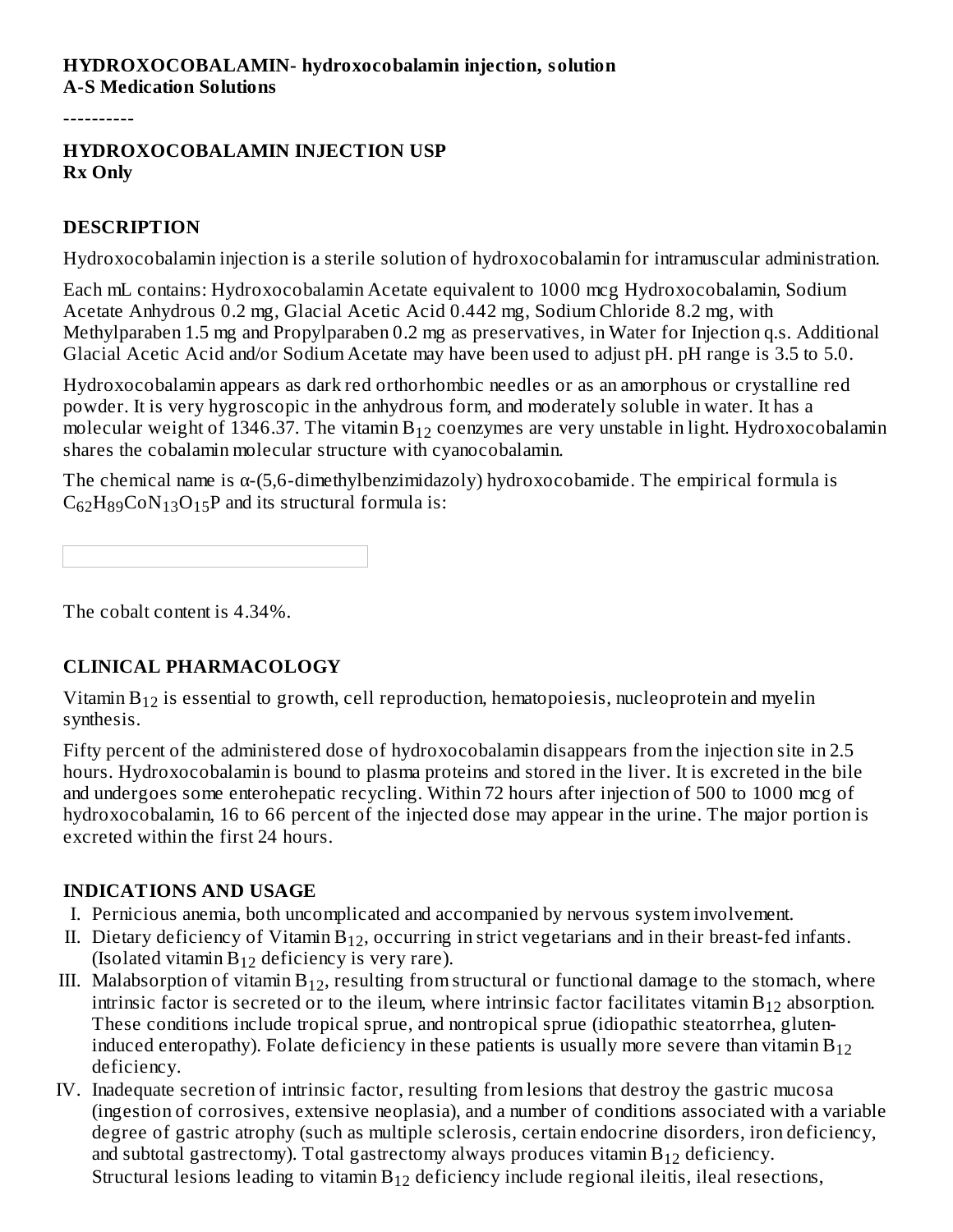malignancies, etc.

V. Competition for Vitamin  $B_{12}$  by intestinal parasites or bacteria. The fish tapeworm (Diphyllobothrium latum) absorbs huge quantities of vitamin  $\rm B_{12}$  and infested patients often have associated gastric atrophy. The blind-loop syndrome may produce deficiency of

 $12$ 

- Vitamin  $B_{12}$  or folate. VI. Inadequate utilization of vitamin  $B_{12}$ . This may occur if antimetabolites for the vitamin are employed in the treatment of neoplasia.
- VII. For the Schilling Test.

## **CONTRAINDICATION**

Hypersensitivity to any component of this medication.

## **WARNINGS**

Avoid the intravenous route.

Folic acid is not a substitute for vitamin  $\rm B_{12}$  although it may improve vitamin  $\rm B_{12}$  deficient megaloblastic anemia. Exclusive use of folic acid in treating vitamin  $\mathrm{B}_{12}$  deficient megaloblastic anemia could result in progressive and irreversible neurologic damage.

Blunted or impeded therapeutic response to vitamin  $\mathrm{B}_{12}$  may be due to such conditions as infection, uremia, drugs having bone marrow suppressant properties such as chloramphenicol, and concurrent iron or folic acid deficiency.

## **PRECAUTIONS**

#### **General**

The validity of diagnostic vitamin  $B_{12}$  or folic acid blood assays could be compromised by medications, and this should be considered before relying on such tests for therapy.

Vitamin  $B_{12}$  is not a substitute for folic acid and since it might improve folic acid deficient megaloblastic anemia, indiscriminate use of vitamin  $B_{12}$  could mask the true diagnosis.

Hypokalemia and thrombocytosis could occur upon conversion of severe megaloblastic to normal erythropoiesis with  $\rm B_{12}$  therapy. Therefore, serum potassium levels and the platelet count should be monitored carefully during therapy.

Vitamin  $B_{12}$  deficiency may suppress the signs of polycythemia vera. Treatment with vitamin  $B_{12}$  may unmask this condition.

#### **Carcinogenesis, Mutagenesis, Impairment of Fertility**

Studies of carcinogenicity, mutagenesis, or impairment of fertility have not been performed with hydroxocobalamin.

## **Pregnancy**

*Teratogenic Effects:* Pregnancy Category C: Animal reproduction studies have not been conducted with hydroxocobalamin. It is also not known whether hydroxocobalamin can cause fetal harm when administered to a pregnant woman or can affect reproduction capacity. Hydroxocobalamin should be given to a pregnant woman only if clearly needed.

## **ADVERSE REACTIONS**

Mild transient diarrhea, itching, transitory exanthema, feeling of swelling of entire body, and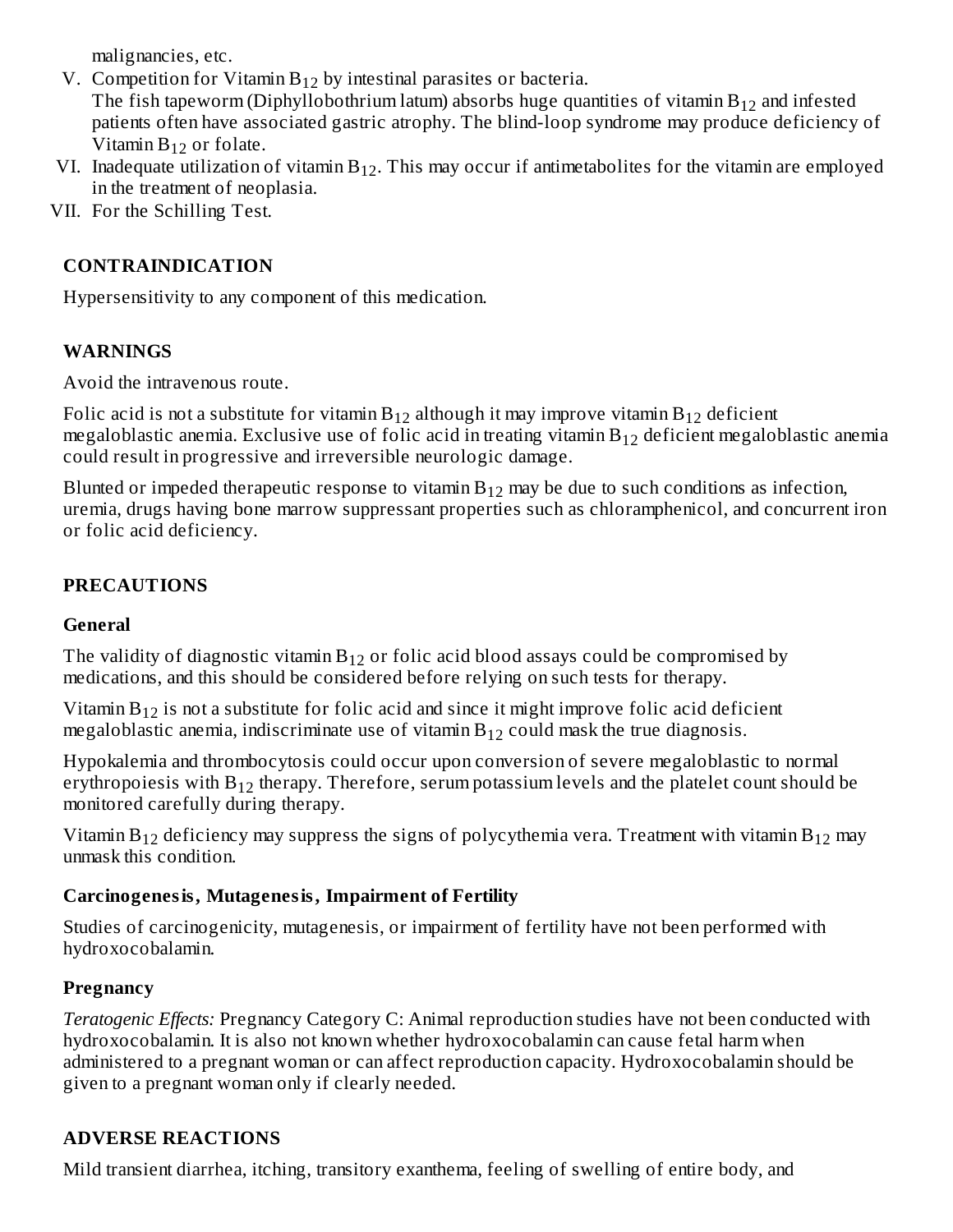anaphylaxis.

A few patients may experience pain after injection of hydroxocobalamin.

### **To report SUSPECTED ADVERSE EVENTS, contact Actavis at 1-800-272-5525 or FDA at 1- 800-FDA-1088 or http://www.fda.gov/ for voluntary reporting of advers e reactions.**

## **OVERDOSAGE**

The intravenous  $LD_{50}$  of hydroxocobalamin in mice is greater than 50 mL/kg.

## **DOSAGE AND ADMINISTRATION**

Protect from light.

Parenteral drug products should be inspected visually for particulate matter and discoloration prior to administration, whenever solution and container permit.

Hydroxocobalamin injection should be given only intramuscularly.

In patients with Addisonian Pernicious Anemia, parenteral therapy with vitamin  $\rm B_{12}$  is the recommended method of treatment and will be required for the remainder of the patient's life. Oral therapy is not dependable. In other patients with vitamin  $\mathrm{B}_{12}$  deficiency, the duration of therapy and route of administration will depend upon the cause and whether or not it is reversible.

Confirmatory diagnostic studies should be performed prior to initiating therapy, if possible, and the patient should be followed with appropriate studies to demonstrate hematologic improvement (Hgb, hematocrit, RBC, reticulocyte count). A diagnostic trial utilizing physiologic doses of vitamin B $_{12}$  (1 mcg daily) and observing daily reticulocyte counts after establishing a baseline may also be performed. The observation of reticulocytosis which usually occurs between the third and tenth day of therapy confirms the diagnosis of vitamin  $B_{12}$  deficiency.

In seriously ill patients it may be advisable to administer both vitamin  $\mathrm{B}_{12}$  and folic acid while awaiting the results of distinguishing laboratory studies. It is not necessary to withhold vitamin  $\mathsf{B}_{12}$  therapy until the precise cause of  $\rm B_{12}$  deficiency is established since absorption studies can be performed at any time.

Serum potassium should be closely observed the first 48 hours and potassium should be administered if necessary.

## **Treatment of Vitamin B Deficiency 12**

Thirty mcg daily for 5 to 10 days followed by 100 to 200 mcg monthly injected intramuscularly. If the patient is critically ill, or has neurologic disease, an infectious disease or hyperthyroidism, considerably higher doses may be indicated. However, current data indicate that the optimum obtainable neurologic response may be expected with a dosage of vitamin  $\mathrm{B}_{12}$  sufficient to produce good hematologic response. Children may be given a total of 1 to 5 mg over a period of 2 or more weeks in doses of 100 mcg, then 30 to 50 mcg every 4 weeks for maintenance.

Patients who have normal intestinal absorption may be treated with an oral therapeutic multivitamin preparation, containing 15 mcg vitamin  $B_{12}$  daily.

# **Schilling Test**

The flushing dose is 1000 mcg.

## **HOW SUPPLIED**

Product: 50090-3548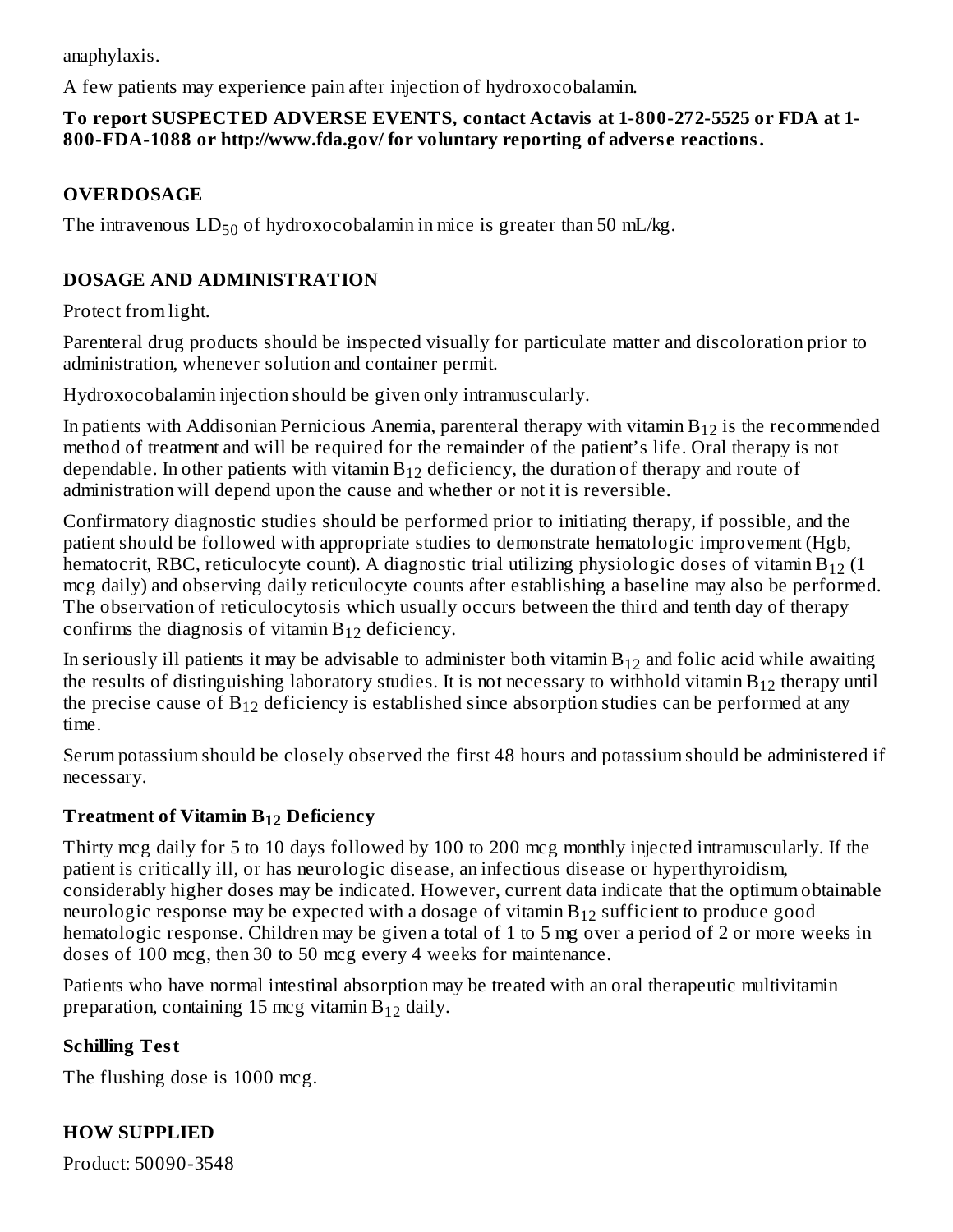#### **Storage**

Manufactured by: Hikma Farmaceutica (Portugal) S.A. 2705-906 Terrugem SNT, PortugalStore at 20°- 25°C (68°-77°F). [See USP controlled room temperature.] PROTECT FROM LIGHT.

## **Hydroxocobalamin**



| <b>HYDROXOCOBALAMIN</b>                                                                  |                                   |                    |                                                   |                          |          |  |  |  |
|------------------------------------------------------------------------------------------|-----------------------------------|--------------------|---------------------------------------------------|--------------------------|----------|--|--|--|
| hydroxocobalamin injection, solution                                                     |                                   |                    |                                                   |                          |          |  |  |  |
|                                                                                          |                                   |                    |                                                   |                          |          |  |  |  |
| <b>Product Information</b>                                                               |                                   |                    |                                                   |                          |          |  |  |  |
| <b>Product Type</b>                                                                      | HUMAN PRESCRIPTION<br><b>DRUG</b> |                    | Item Code (Source) NDC:50090-3548(NDC:0591-2888)  |                          |          |  |  |  |
| <b>Route of Administration</b>                                                           | <b>INTRAMUSCULAR</b>              |                    |                                                   |                          |          |  |  |  |
|                                                                                          |                                   |                    |                                                   |                          |          |  |  |  |
|                                                                                          |                                   |                    |                                                   |                          |          |  |  |  |
| <b>Active Ingredient/Active Moiety</b>                                                   |                                   |                    |                                                   |                          |          |  |  |  |
|                                                                                          | <b>Ingredient Name</b>            |                    |                                                   | <b>Basis of Strength</b> | Strength |  |  |  |
| HYDRO XO COBALAMIN ACETATE (UNII: S535M27N3Q) (HYDRO XOCOBALAMIN -<br>UNII:Q40 X8 H422O) |                                   |                    | $1000$ ug<br><b>HYDROXOCOBALAMIN</b><br>in $1 mL$ |                          |          |  |  |  |
|                                                                                          |                                   |                    |                                                   |                          |          |  |  |  |
| <b>Inactive Ingredients</b>                                                              |                                   |                    |                                                   |                          |          |  |  |  |
|                                                                                          |                                   | Strength           |                                                   |                          |          |  |  |  |
| SO DIUM ACETATE ANHYDROUS (UNII: NVG71ZZ7P0)                                             |                                   |                    |                                                   | $0.2$ mg in $1$ mL       |          |  |  |  |
| <b>ACETIC ACID (UNII: Q40 Q9 N063P)</b>                                                  |                                   |                    |                                                   | $0.442$ mg in $1$ mL     |          |  |  |  |
| SODIUM CHLORIDE (UNII: 451W47IQ8X)                                                       |                                   |                    |                                                   | $8.2$ mg in $1$ mL       |          |  |  |  |
| METHYLPARABEN (UNII: A218 C7H19T)                                                        |                                   | $1.5$ mg in $1$ mL |                                                   |                          |          |  |  |  |
| <b>PROPYLPARABEN (UNII: Z8IX2SC1OH)</b>                                                  |                                   | $0.2$ mg in $1$ mL |                                                   |                          |          |  |  |  |
| WATER (UNII: 059 QF0 KO0 R)                                                              |                                   |                    |                                                   |                          |          |  |  |  |
|                                                                                          |                                   |                    |                                                   |                          |          |  |  |  |